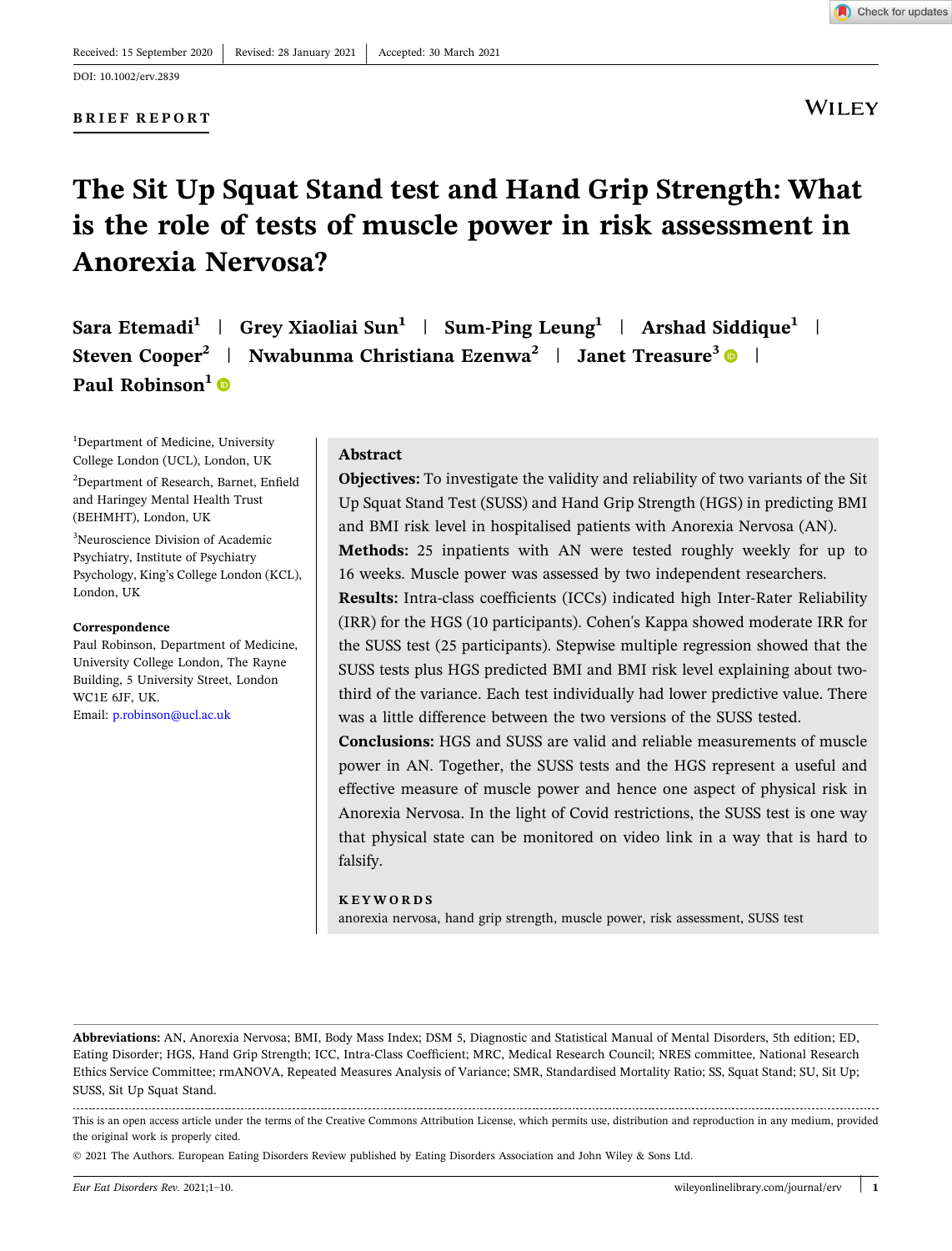## **1** <sup>|</sup> **INTRODUCTION**

### **1.1** <sup>|</sup> **Risk in anorexia nervosa**

With Anorexia Nervosa (AN) having the highest Standardized Mortality Ratio (SMR) (around 5.9) of any psychiatric condition (Arcelus et al., [2011](#page-8-0), Quadflieg et al., [2019\)](#page-8-0), risk assessment is essential in treating the disorder and preventing a fatal outcome which occurs in around 5% of cases (Fichter & Quadflieg [2016](#page-8-0); Steinhausen, [2002](#page-9-0)) In the MARSIPAN guidance (Royal College of Psychiatrists [2014\)](#page-9-0), muscle power using the sit up squat stand test (SUSS) is one of the recommended measures when assessing risk.

### **1.2** <sup>|</sup> **Muscle power and starvation**

Muscle mass is reduced in AN, by 13% in one study (Polito et al., [1998](#page-8-0)). McLoughlin et al. ([1998\)](#page-8-0) demonstrated that AN is characterised by selective muscle type II fibre atrophy. Moreover, McLoughlin et al. [\(2000\)](#page-8-0) found proximal muscular weakness, diminished lactate response to ischaemic exercise, and a reduction of serum carnosinase (a muscle enzyme) in AN. Bratland‐Sanda et al. [\(2010](#page-8-0)) found that muscular strength and bone mineral density are lower in patients with AN but not Bulimia Nervosa.

While a reduction of muscular strength probably contributes to increased mortality in AN, muscle power, measured using Hand Grip Strength, was also found to play a part in all‐cause mortality in an apparently healthy population (García‐Hermoso et al., [2018\)](#page-8-0).

### **1.3** <sup>|</sup> **Muscle strength as a risk factor**

Patients with eating disorders (EDs) are known to appear deceptively well, sometimes sabotaging treatment, by, for example, falsifying their own weight by water loading up to 9 litres (Robinson & Rhys Jones, [2018](#page-9-0)). The MARSI-PAN guideline advises that risk assessment for AN should include a range of observations, which includes the Sit‐Up‐Squat‐Stand test of muscle power to increase the detection of patients whose weight is falling and who may be attempting to conceal that fact.

### **1.4** <sup>|</sup> **The sit‐up squat‐stand test of muscle power**

The SUSS test of muscle power initially originated by one of the authors (Robinson, [2006](#page-8-0)). However, the Maudsley Eating Disorders Service has since published a variant of

### **Core findings**

- � The SUSS (SITUP‐SQUAT STAND) test is a test of muscle function in Anorexia Nervosa which has face validity and good test retest and inter‐rater reliability.
- � The HGS (Hand Grip Strength) also has good validity and reliability in Anorexia Nervosa with performance somewhat better than the SUSS.
- � The two tests together add significantly to tests of muscle function in Anorexia Nervosa and we recommend they form part of clinical evaluation, monitoring and risk assessment.

the test, which we are calling the SUSS‐VARIANT, as part of a guide to a multifactorial medical risk assessment for EDs (Treasure, [2009\)](#page-9-0). We decided while examining the SUSS test to compare it with the SUSS‐VARIANT to identify any differences in performance between the two.

### **1.5** <sup>|</sup> **Clinical assessments of muscle power**

Muscles, if considered as a single entity, constitute the largest organ in the body, and a 70 kg fasting man loses 434 g of protein perweek,through gluconeogenesis(Daniel et al., [1977\)](#page-8-0). Not surprisingly, the loss of muscle mass results in decreased muscle strength (Peng et al., [2007\)](#page-8-0).

Muscle strength can be estimated using various measurements such as the Medical Research Council scale and, as studied here, the SUSS test and Hand Grip Strength (HGS) (Humphreys et al., [2002](#page-8-0)). HGS has mainly been tested in elderly, post‐operative and chronically physically ill patients, and has been found to correlate, in those populations, with Bone Mineral Density, which might have relevance for AN (Norman et al., [2011](#page-8-0)). In Chinese elderly inpatients, HGS was correlated with nutritional status and BMI (Zhang et al., [2017](#page-9-0)).

The Medical Research Council Scale (MRC) (Table [1\)](#page-2-0). Grades muscle power on a scale of 0 to 5 in (Medical Research Council, [1975\)](#page-8-0). Use of this scale in patients with AN has not been published. However, Melchiorri and Rainoldi [\(2008](#page-8-0)) found, in a controlled study of patients with AN and controls, that there was no significant difference between AN patients and controls in torque observed during voluntary contraction of the thigh muscles. Hence, it is likely that the majority of AN patients would score highly on the MRC test which, we conclude, is unlikely to detect weakness in AN with sufficient sensitivity.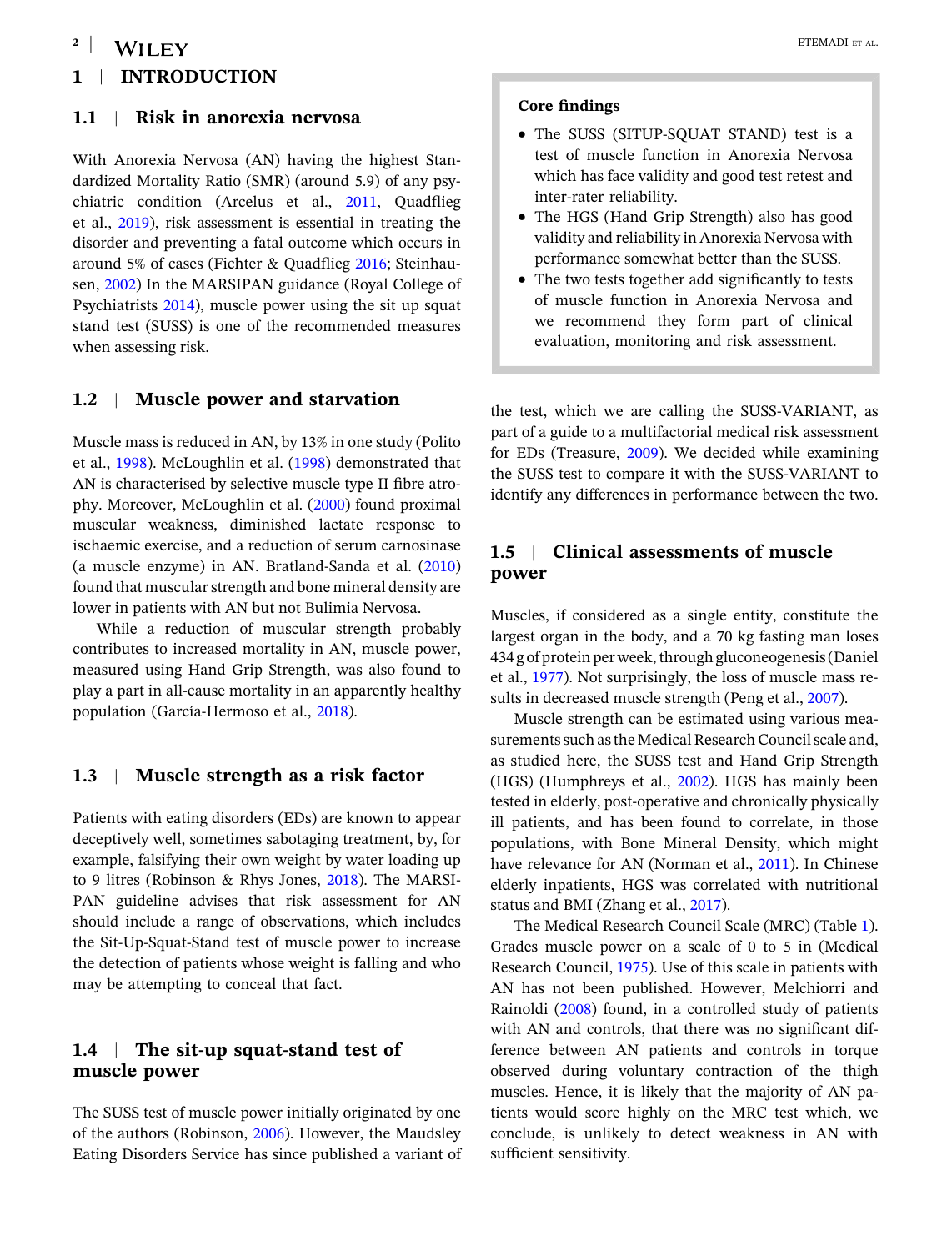<span id="page-2-0"></span>**TABLE 1** Scoring of the MRC scale of muscle power

| <b>Score</b>                | <b>Description</b>                             |
|-----------------------------|------------------------------------------------|
|                             | No contraction                                 |
|                             | Flicker or trace of contraction                |
| $\mathcal{D}_{\mathcal{L}}$ | Active movement, with gravity eliminated       |
| $\mathbf{3}$                | Active movement against gravity                |
|                             | Active movement against gravity and resistance |
|                             | Normal power                                   |

Abbreviation: MRC, Medical Research Council.

### **1.6** <sup>|</sup> **Purpose**

In the present study, we wished to examine the characteristics of the SUSS and HGS tests. How well do they assess muscle strength? Are they correlated with BMI? What is their inter-rater reliability? A secondary intention was to compare the SUSS with the SUSS\_VARIANT.

### **1.7** <sup>|</sup> **Hypotheses**

The SUSS tests (SUSS and SUSS‐VARIANT) and Hand Grip Strength (HGS)

- 1. Will be feasible and acceptable to patients and observers.
- 2. Will predict BMI in a group of inpatients with Anorexia Nervosa.
- 3. Will show good test‐retest and inter‐rater reliability.

### **2** <sup>|</sup> **METHODS**

### **2.1** <sup>|</sup> **Study design**

Participants with AN were tested by two ward doctors (Researchers 1 and 2). The SUSS test is carried out each week as part of the physical risk assessment for each patient admitted to the unit. Because each patient followed a full treatment programme, the tests were done whenever convenient for the patients during the daytime, between 0900 h and 1700 h. Each participant was approached by one researcher and asked to perform the SUSS test according the original version, then tested again according to the SUSS‐VARIANT test. HGS was measured with a dynamometer. The second researcher then approached the participant and performed the same tests out of sight of the first researcher. The order of testing by the two researchers was varied randomly in WILEY  $|^{3}$ 

order to correct for possible fatigue due to repeated

Prior to commencing the study, ethical approval was granted by the West London NRES committee, reference 13/LO/1679.

### **2.2** <sup>|</sup> **Study population**

testing.

The participants were recruited from the inpatients in a 20 bedded acute inpatient unit for adults with an eating disorder requiring inpatient treatment.

The researcher then provided the participant with the patient information sheet and at least 24 h later, obtained informed written consent.

The inclusion criteria were:

- 1. Diagnosis of anorexia nervosa according to Diagnostic and Statistical Manual of Mental Disorders, 5th edition.
- 2. Patients having compulsory treatment were included in the study if able to provide informed consent. Approval of their psychiatrist was obtained.

The exclusion criteria were:

- 1. Lack of capacity to provide informed consent
- 2. Too unwell to participate.

Any significant physical findings were rapidly conveyed to the treating team.

### **2.3** <sup>|</sup> **Muscle strength measures**

Two versions of the SUSS test were performed, the SUSS and the SUSS\_variant. Both use the Sit Up and Squat Stand tests. The SUSS test was performed as described (Royal College of Psychiatrists, [2014](#page-9-0)). It is illustrated in Figure [1.](#page-3-0) The scoring was as follows:

0: unable, 1. Unable without using hands or arms, 2. Able with noticeable difficulty, 3. Normal.

The SUSS‐VARIANT was performed as described (Treasure, [2009\)](#page-9-0). The only difference between the SUSS and the SUSS\_VARIANT was the scoring instructions. In the SUSS‐VARIANT scoring was adapted to a 4‐point scale so that the two tests could be compared.

0 Unable, 1 Unable without using arms as leverage, 2 Unable without using arms for balance, 3. Normal.

Hand Grip Strength (HGS) was also measured weekly by each researcher separately using a handgrip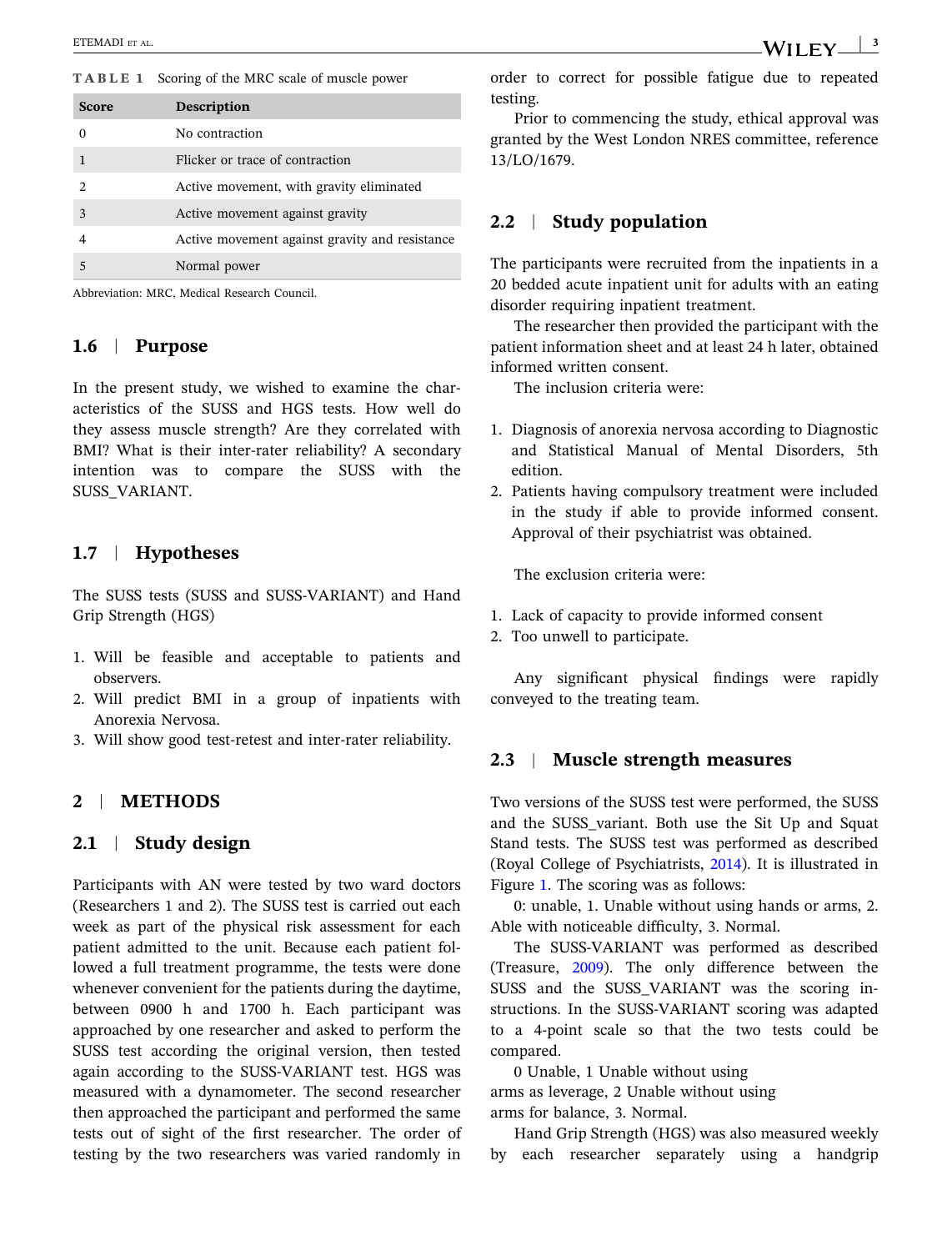<span id="page-3-0"></span>

Sit-Up: Patient lies down flat on the floor and sits up without, if possible, using their hands.

Squat-Stand: Patient squats down and rises, without, if possible, using their hands.

Scoring: 0: Unable, 1: Able only using hands or arms to help, 2: Able with noticeable difficulty, 3: Able with no difficulty

**FIGURE 1** Instructions for the Sit Up Squat Stand (SUSS) test (Royal College of Psychiatrists [2014](#page-9-0))



**FIGURE 2** The Camry Hand Grip Strength dynamometer in use

dynamometer (Ahmed, [2020](#page-8-0)) (CAMRY Digital Hand Dynamometer (Figure 2)). The participant held the dynamometer in the dominant hand and squeezed as hard as possible. The researcher noted the result (in Kg) and took the best of 3 tries.

Testing took under two minutes. Patients were also routinely weighed weekly, and their most recent weight and BMI was provided by the ward staff.

### **2.4** <sup>|</sup> **Statistical analysis**

Statistical data analysis was undertaken using SPSS, version 25. Non‐parametric tests were used whenever possible for the non‐normal SUSS data. Descriptive statistics, Intra‐Class Coefficients, and Cohen's Kappa for inter-rater reliability (Cohen, [1960;](#page-8-0) Landers, [2011\)](#page-8-0), Pearson's r and Spearman's Rank Test for correlation and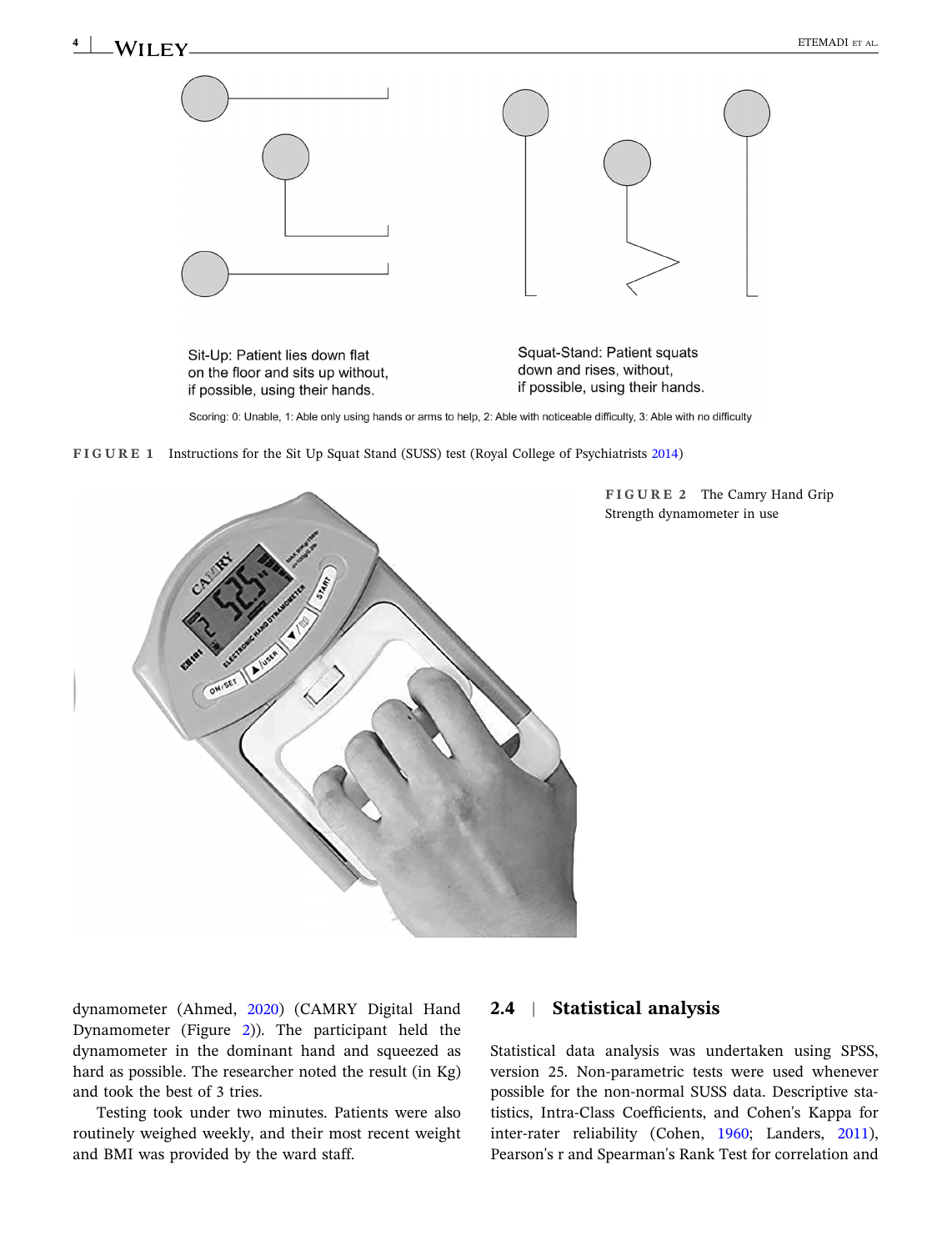#### <span id="page-4-0"></span>ETEMADI ET AL.

**TABLE 2** Age, BMI and initial scores on muscle measures. In brackets are the results for the 10 participants having the HGS test. There was one male in the study. Removing his muscle power results result in  $<5\%$  change in data. The overall mean change was a 3% increase in power without the male

**TABLE 3** Inter‐rater reliability. Cohen's Kappa and Intra‐Class Variance for measures of muscle power

| <b>Variable</b>        | Mean       | <b>SD</b>    | $\mathbf n$ | Range                    |
|------------------------|------------|--------------|-------------|--------------------------|
| Age                    | 32.1(30.3) | 13.5 (12.45) | 25(10)      | $18 - 60(19 - 55)$       |
| BMI                    | 14.2(13.6) | 1.39(0.95)   | 25(10)      | $11.6 - 17(11.6 - 14.8)$ |
| Sit up                 | 1.8(1.8)   | 0.94(1.14)   | 25(10)      | $0-3(0-3)$               |
| Squat stand            | 2.26(2.05) | 0.9(1.09)    | 25(10)      | $0-3(0-3)$               |
| Sit up (variant)       | 1.9(2.0)   | 0.97(1.15)   | 25(10)      | $0-3(0-3)$               |
| Squat stand (variant)  | 2.28       | 0.89         | 25(10)      | $0-3(0-3)$               |
| $HGS$ (kg)             | 18.9       | 4.85         | 10          | $10.6 - 26.7$            |
| Days in study          | 69.8 (70)  | 32.9(0)      | 25(10)      | $14 - 159$               |
| Number of observations | 9.84(10)   | 3.21(10)     | 25(10)      | $4-16(10)$               |

Abbreviation: HGS, Hand Grip Strength.

| <b>Measure</b>                | <b>Cohen's Kappa</b> | <b>Intra-Class Correlation</b> | n   |
|-------------------------------|----------------------|--------------------------------|-----|
| <b>SU Res 1 versus Res 2</b>  | 0.52                 | <b>NA</b>                      | 183 |
| SS Res 1 versus Res 2         | 0.58                 | <b>NA</b>                      | 183 |
| <b>SUV Res 1 versus Res 2</b> | 0.40                 | <b>NA</b>                      | 183 |
| <b>SSV Res 1 versus Res 2</b> | 0.52                 | <b>NA</b>                      | 183 |
| <b>HGS Res 1 versus Res 2</b> | <b>NA</b>            | 0.940                          | 87  |
|                               |                      |                                |     |

*Note*: *P* < 0.001 all comparisons.

Abbreviations: HGS, Hand Grip Strength; n, number of subjects; Res 1, Res 2: Researcher 1, Researcher 2; SU, Sit Up; SS, Squat Stand; SUV, Sit Up Variant; SSV, Squat Stand Variant.

stepwise multiple regression to assess prediction of BMI and BMI risk level (Royal College of Psychiatrists, [2014\)](#page-9-0) ( $\lt$ 13 or  $>$ 13). Significance was set at *P*  $<$  0.05.

### **3** <sup>|</sup> **RESULTS**

### **3.1** <sup>|</sup> **Participants characteristics (Table 2)**

Twenty-five inpatients were included in the study including a male. Participants were tested a mean of 9.84 times over a mean of 69.8 days (range 36–128 days). No patient refused to participate, although two were approached and subsequently excluded because they were too unwell. The number of data points varied between participants. Some were not available every week, some had been discharged while some were too ill to participate. Hand grip strength was introduced part way through the study, and only 10 participants received that measurement. Initial measurements for each of the muscle power tests are presented in Table 2. No patient refused testing, unless he or she felt too unwell.

### **3.2** <sup>|</sup> **Inter‐rater reliability**

ICC and Kappa results are given in Table 3 and HGS agreement is illustrated in Figure [3.](#page-5-0) ICC values between 0.75 and 0.9, and greater than 0.90 are indicative of good, and excellent reliability, respectively (Koo & Li, [2016;](#page-8-0) Ottenbacher & Stull, [1993](#page-8-0); Richman et al., [1980\)](#page-8-0). Hence the HGS test reliability was 'Excellent'. For the Squat Stand and Sit Up measures, Kappa levels (Cohen, [1960\)](#page-8-0), demonstrate 'Moderate' agreement  $(0.4-0.6)$ .

### **3.3** <sup>|</sup> **Validity of the measures**

We examined this construct by calculating the Pearson correlation coefficients or Spearman Rank tests (non‐ parametric) between BMI measures and each of the muscle power tests. The results are seen in Table [4](#page-5-0). Correlations were moderate in size (0.361–0.411 for the SUSS and 0.659 for the HGS) and all correlations were significant at  $p < 0.001$ . We present a scatter plot of the HGS against BMI in Figure [4](#page-5-0).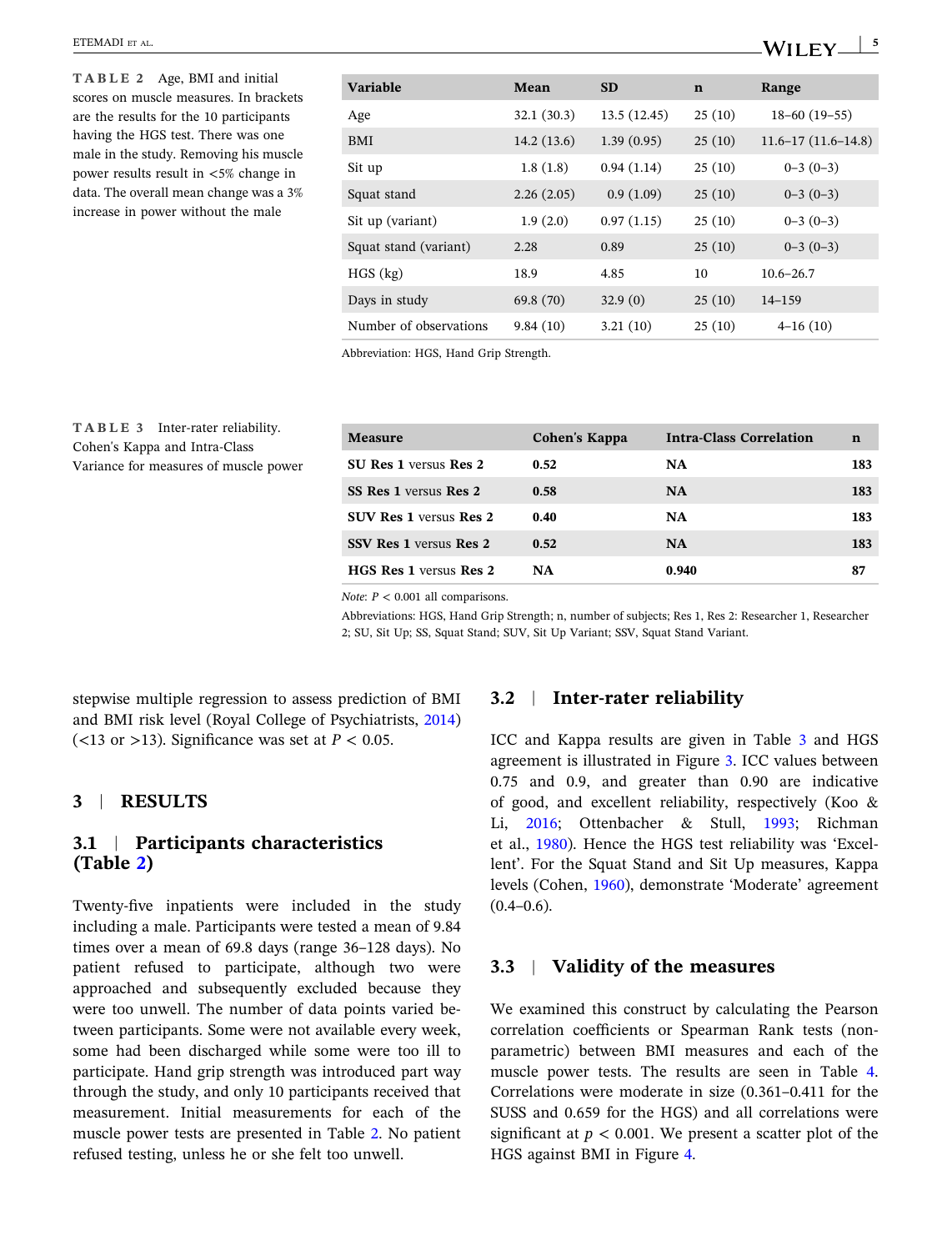<span id="page-5-0"></span>

**FIGURE 3** Showing Researcher 1 and Researcher 2 scores on using the Hand Grip Strength test (HGS), all 88 measurements made.  $ICC = 0.885$ 

| 16.89%<br>175<br>0.411<br><b>SU</b> versus <b>BMI</b>  | <b>Measure</b>              | Spearman's rank | % Variance explained | N   |
|--------------------------------------------------------|-----------------------------|-----------------|----------------------|-----|
|                                                        |                             |                 |                      |     |
|                                                        | <b>SS</b> versus <b>BMI</b> | 0.361           | 13.03%               | 175 |
| <b>SUV versus BMI</b><br>0.363<br>13.18%<br>175        |                             |                 |                      |     |
| 0.340<br><b>SSV</b> versus <b>BMI</b><br>11.56%<br>175 |                             |                 |                      |     |
| Pearson's r                                            |                             |                 |                      |     |
| 0.659<br>43.43%<br><b>HGS</b> versus <b>BMI</b><br>81  |                             |                 |                      |     |

**TABLE 4** Correlations between measures of muscle power and BMI

*Note*:  $p < 0.001$  for all correlations. For non-normal data Spearman's Rank test was used, otherwise Pearson's r was used.

Abbreviations: HGS, Hand Grip Strength; n, number of subjects; SU, Sit Up; SS, Squat Stand; SUV, Sit Up Variant; SSV, Squat Stand Variant.



**FIGURE 4** BMI and Hand Grip Strength (HGS) for all 88 measurements. Pearson's  $r = 0.659, p < 0.001$ 

### **3.4** <sup>|</sup> **Predicting BMI**

We performed stepwise linear regression including average (between Researchers) ratings of each measure of muscle power asthe independent variables and BMI asthe

dependent variable. Each SUSS model was tested separately (Table [5](#page-6-0)). Both the SUSS/HGS and the SUSS‐ VARIANT/HGS explained about two‐third of the variance in BMI with little difference between them. Only the Squat Stand and HGS had significant coefficients in this analysis.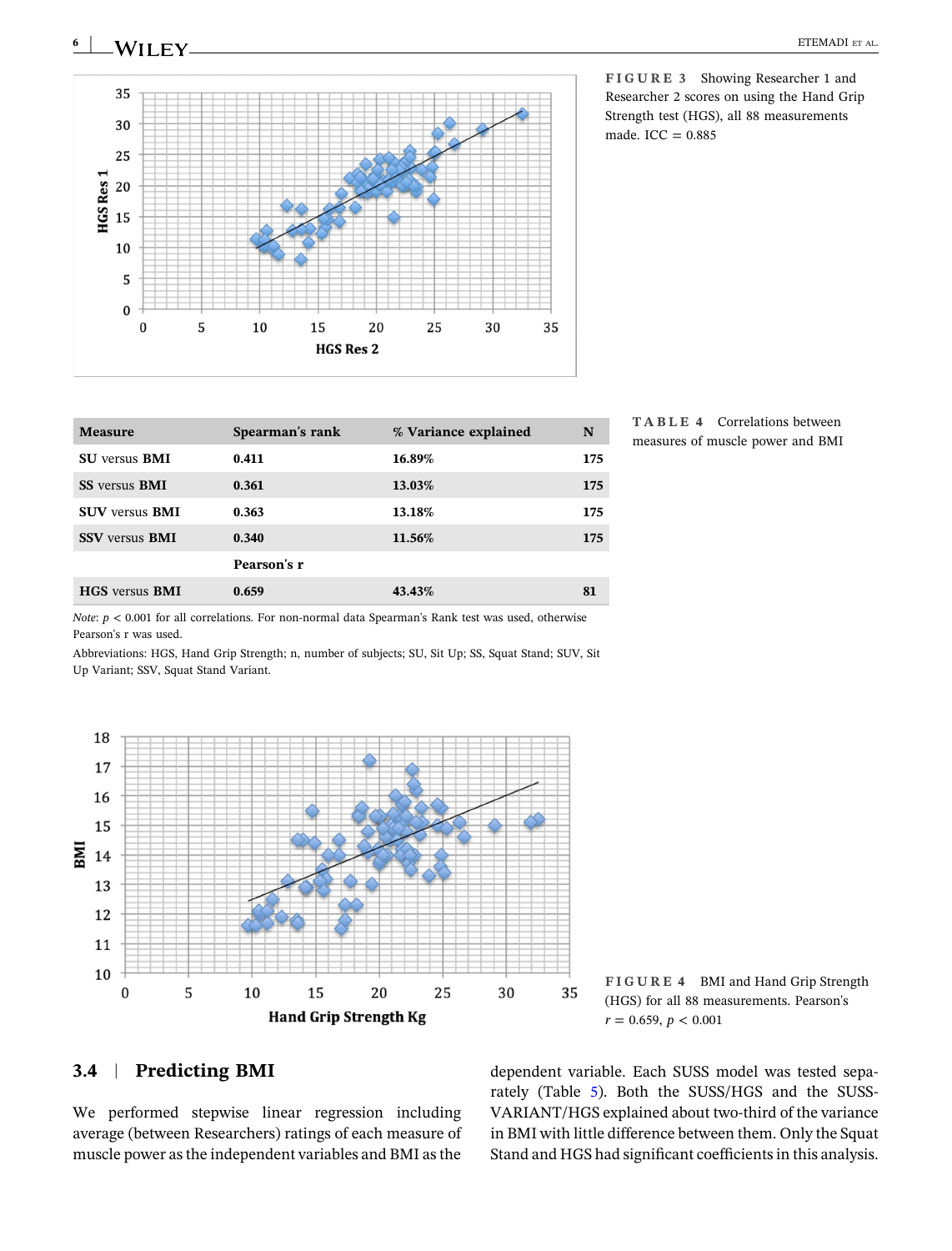<span id="page-6-0"></span>**TABLE 5** Comparing the two models. Results of Stepwise Multiple Regression. Only the 10 participants having the HGS are included

| Model                      | $R^2$                    | <b>ANOVA</b>      | <b>Coefficients</b> |                        |                         |
|----------------------------|--------------------------|-------------------|---------------------|------------------------|-------------------------|
| $DV = BMI$                 |                          | $F(3,77) =$       | Sit up              | Squat stand            | <b>HGS</b>              |
| $IVs = SUSS + HGS$         | $0.644$ (64.4% variance) | 46.4, $p < 0.001$ | NS.                 | $t = 2.94$ $p = 0.004$ | $t = 2.66$ $p = 0.009$  |
| $IVs = SUSS-VARIANT + HGS$ | $0.663$ (66.3% variance) | 50.5, $p < 0.001$ | <b>NS</b>           | $t = 2.50$ $p = 0.014$ | $t = 3.98$ $p = <0.001$ |

*Note*: *R*<sup>2</sup>: percent variance in BMI explained. *R*<sup>2</sup> change: change in percent variance explained by adding additional variable.

Abbreviations: ANOVA, Analysis of Variance for each regression model; DV, Dependent variable; HGS, Hand Grip Strength; NS, Not significant; SS, Squat Stand; SU, Sit Up; SUSS‐VARIANT, Sit Up Squat Stand Variant.

**TABLE 6** Influence of each element in the tests of muscle power. Only the 10 participants having the HGS are included. Results of Stepwise Linear Regression

| Regression model $(DV = BMI)$ | $R^2\%$ variance | $R^2$ change % variance | Significance of change | <b>ANOVA</b> significance |
|-------------------------------|------------------|-------------------------|------------------------|---------------------------|
| SS                            | 59.9%            | 59.9%                   | P < 0.001              | P < 0.001                 |
| $SS + SU$                     | 61.1%            | 1.2%                    | <b>NS</b>              | P < 0.001                 |
| SS, SU, HGS                   | 63%              | 3.3%                    | $P = 0.009$            | P < 0.001                 |
| $SS + HGS$                    | 63.7%            | $-0.7\%$                | <b>NS</b>              | P < 0.001                 |
|                               |                  |                         |                        |                           |

*Note*: *R*<sup>2</sup>: percent variance in BMI explained. *R*<sup>2</sup> change: change in percent variance explained by adding additional variable.

Abbreviations: ANOVA, Analysis of Variance for each regression model; DV, Dependent variable; HGS, Hand Grip Strength; NS, Not significant; SS, Squat Stand; SU, Sit Up.

In order to study the different measures, we performed a stepwise linear regression for the SUSS test. The results are summarised in Table 6. The regression produced four models: 1. Squat Stand  $(SS)$ , 2.  $SS + Sit$  Up  $(SU)$ , 3,  $SS + SU + HGS$ , 4.  $SS + HGS$ . The ANOVAS for all 4 regression models were highly significant. However, only models 1 and 3 added significantly to the change in  $R^2$ . We can also see from the correlations(Table [4](#page-5-0)) that, using *r* <sup>2</sup> or Spearman's  $\rho^2$  to estimate proportion of variance explained, the four SUSS tests each explained around 19% of the variance in BMI and the HGS performed better, explaining 43.4%. In a further stepwise linear regression with BMI  $\langle$ 13 or  $\rangle$ 13 (Table [7](#page-7-0)), the three tests all gave significant coefficients and all the ANOVAs were significant. For both regressions the three tests together accounted for an average of 65.4% of the variance.

### **3.5** <sup>|</sup> **Impact of researcher and SUSS model**

A repeated measures ANOVA including Researcher(1 and 2), SUSS‐Model(SUSS and SUSS variant) and time point up to Timepoint 6, showed no effect of Researcher, SUSS‐ Model or Timepoint. After Timepoint 6 missing values increased substantially as participants were discharged. Thus, the two Researchers not only had good inter‐rater reliability, but their results were indistinguishable in the rmANOVA. Moreover, the two SUSS models were not significantly different from each other.

### **4** <sup>|</sup> **DISCUSSION**

### **4.1** <sup>|</sup> **Summary of main findings**

In this study, 25 inpatients with a primary diagnosis of AN performed the SUSS and SUSS‐VARIANT tests of muscle power carried out by two independent researchers over a 17‐month period. The purpose of this study was to investigate the inter‐rater reliability and validity of the SUSS and SUSS‐VARIANT test of muscle power, in clinically assessing muscle weakness, in patients suffering from AN and its association with BMI and in 10 participants, Hand Grip Strength.

We found that all of the test-retest reliabilities were moderate or excellent in the SUSS and SUSS‐VARIANT tests of muscle power as well as HGS. Secondly we found that both the SUSS models were fairly and equally good at predicting BMI indicating fairly good face validity. However, Hand Grip Strength was substantially better at predicting BMI than either of the SUSS models and that SUSS plus HGS explained two thirds of the variance in BMI and in BMI risk level.

Hand Grip Strength has been well studied in malnourished individuals. In a systematic review by Bohannon [\(2017\)](#page-8-0) it was reported that 14 out of 17 studies obtained good to excellent ICC (>0.80) in HGS measured by dynamometry. In our study, HGS was found to have excellent inter‐rater reliability and moderate ability to predict BMI.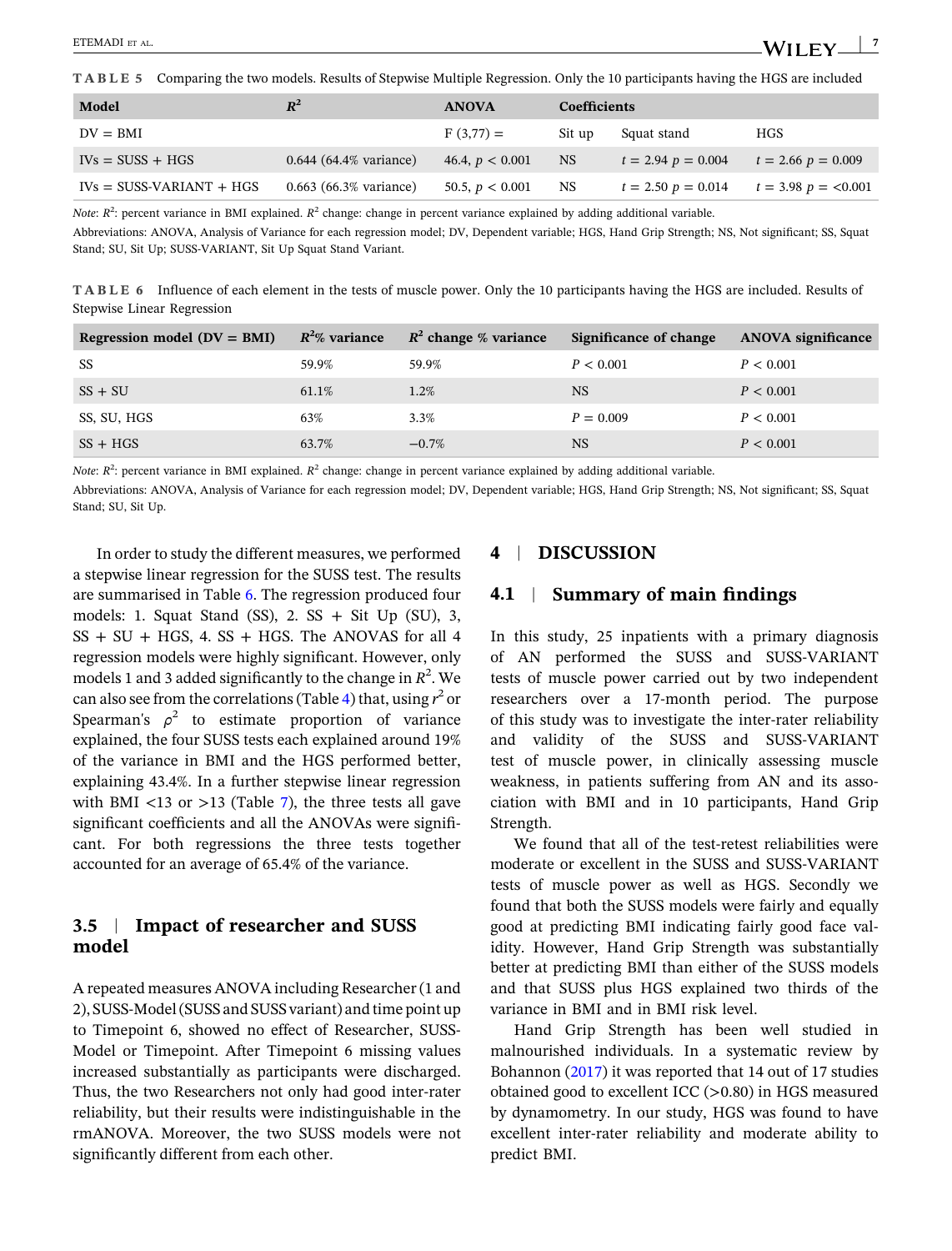<span id="page-7-0"></span>**TABLE 7** Stepwise Linear Regression for all tests with prediction of a BMI<13 as the dependent variable. Only the 10 participants having the HGS are included. All models were significant and all individual tests contributed significantly to change in variance

| Regression model (DV = BMI<13) $R^2\%$ variance $R^2$ change % variance Significance of change ANOVA significance |       |       |             |           |
|-------------------------------------------------------------------------------------------------------------------|-------|-------|-------------|-----------|
| SS                                                                                                                | 55.6% | 55.6% | P < 0.001   | P < 0.001 |
| $SS + SU$                                                                                                         | 58.2% | 2.6%  | $P = 0.025$ | P < 0.001 |
| SS, SU, HGS                                                                                                       | 63.3% | 5.1%  | $P = 0.001$ | P < 0.001 |

*Note*: *R*<sup>2</sup>: percent variance in BMI explained. *R*<sup>2</sup> change: change in percent variance explained by adding additional variable.

Abbreviations: ANOVA, Analysis of Variance for each regression model; DV, Dependent variable; HGS, Hand Grip Strength, NS, Not significant; SS, Squat Stand; SU, Sit Up.

### **4.2** <sup>|</sup> **The role of muscle testing in risk assessment of Anorexia Nervosa**

Patients with AN are well known to try and falsify their weight in order to avoid hospital admission. This is understandable in a condition in which weight and shape contribute so greatly to self‐esteem and self‐worth, and patients have been known to conceal falling weight because they seem more afraid of weight gain than of death. The following describes a case of water loading detected using the SUSS test (Robinson, [2006](#page-8-0)):

Case description: An 18‐year‐old patient with AN was being followed up as an outpatient. Her BMI was 11.6, and she was being monitored regularly with a view to admission which she rejected. For five weeks her weight steadily increased, by a total of 5 kg and her SUSS test remained satisfactory. After that time, although her weight increased, her sit up scores fell to zero, and, in spite of further weight gain, she was admitted against her will to an eating disorders unit. On the day of admission she lost 3.2 kg and admitted to having water‐loaded over the previous two weeks. She thanked the doctor saying 'I don't think I could have drunk any more'.

In order to become aware of the patient's true risk, BMI, vital signs, muscle power, blood tests and ECG are recommended (Royal College of Psychiatrists, [2014\)](#page-9-0) and the present study shows that muscle testing has good predictive value for BMI. In an inpatient setting, falsification of BMI is less likely than in outpatients because patients are under supervision and have limited access to water. Moreover, weighing was done first thing in just one layer of clothing. However, water loading still does occur in inpatients and the BMI of some patients could have been falsified. In pursuit of standardising the SUSS test we have produced a video showing the performance and scoring of the SUSS (Video 2020).

Falling scores on the SUSS test of muscle power can indicate that the patient may be developing severe under‐nutrition although other factors such as Potassium deficiency can lead to muscle weakness (Meltem et al., [2009\)](#page-8-0).

We aimed to compare the two models of the SUSS and found them to be very similar. Hence clinicians are free to decide which test to use. It would be preferable, however if one of the tests could be the agreed method. Correlations showed a slightly better performance for the original SUSS test. We also wished to compare each of the SUSS tests with Hand Grip Strength (HGS). HGS predicted BMI better than the other measures in correlation calculations and the three tests together explained about two-third of the variance in BMI, and BMI  $\lt$ 13. We conclude that all three tests contribute to risk assessment and that use of just one or two of them gives sub‐optimal information.

### **4.3** <sup>|</sup> **Strengths and limitations**

This study examined only hospitalised patients from one institution and therefore may be at a worse physical state. Gender difference were not explored. The number of participants was rather small which indicates the need for replication and a multi-centre study to increase recruitment numbers. One participant was male and this could have affected the level of muscle power although the correlations and repeated measures would not be affected. Removing the male participant had no significant impact on the results (Table [2](#page-4-0)). In fact, the ratings of muscle power were, on average, slightly higher without the male patient. A strength of this study is that it is the first study to investigate several tests of muscle power sequentially in AN during weight restoration.

### **5** <sup>|</sup> **CONCLUSION**

In this study we found that the SUSS test and HGS have moderate to excellent inter‐rater reliability, and that the tests perform well together in predicting BMI. We are aware that some clinicians only use one of the tests (generally the Squat Stand test) in monitoring muscle power. We recommend the use of all three tests because,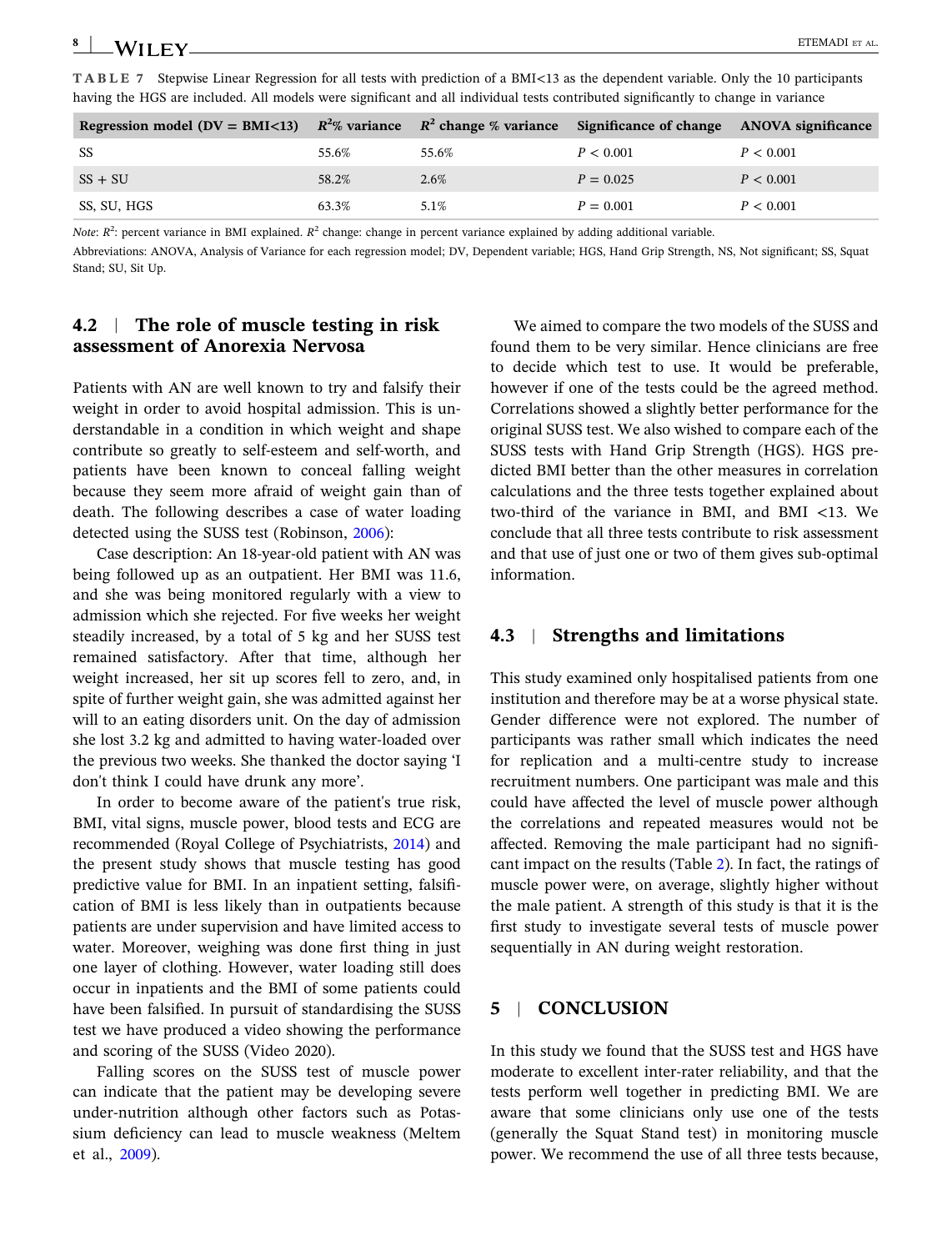<span id="page-8-0"></span>together, their predictive value is better than any of the tests separately. We found little difference in performance between the two versions of the SUSS test, and both have face‐validity. We recommend that muscle power be included in risk assessment for Anorexia Nervosa. In the light of Covid restrictions, the SUSS test is one of the few ways that physical state can be monitored on a video link in a way that is hard to falsify.

### **ACKNOWLEDGEMENTS**

We are grateful to the patients and staff at St Ann's Hospital, Haringey, London where the work was carried out.

### **DATA SHARING**

At this stage we are not planning to share data.

#### **CONFLICT OF INTEREST**

No author declares any conflict of interest.

### **VIDEO DEMONSTRATION OF SUSS TEST**

<https://youtu.be/4WUF6GLu3J4> (Also available as an mp4 file from corresponding author).

### **ORCID**

*Janet Treasure* **b** <https://orcid.org/0000-0003-0871-4596> **Paul Robinson D** <https://orcid.org/0000-0001-8158-4383>

#### **REFERENCES**

- Ahmed, I. (2020). Sarcopenia: Hand grip dynamometers, the latest addition to the doctor's bag. *British Journal of General Practice*, *70*(695), 2‐280. <https://doi.org/10.3399/bjgp20X709997>
- Arcelus, J., Mitchell, A. J., Wales, J., & Nielsen, S. (2011). Mortality rates in patients with anorexia nervosa and other eating disorders. *Archives of General Psychiatry*, *68*(7), 724–731.
- Bohannon, R. (2017). Test‐retest reliability of measurements of hand‐grip strength obtained by dynamometry obtained from older adults: A systematic review of research in the Pubmed database. *The Journal of Frailty and Aging (JFA)*, *6*(2), 83–87.
- Bratland‐Sanda, S., et al. (2010). Physical activity and exercise dependence during inpatient treatment of longstanding eating disorders: An exploratory study of excessive and non‐excessive exercisers. *International Journal of Eating Disorders*, *43*(3), 266–273.
- Cohen, J. (1960). A coefficient of agreement for nominal scales. *Educational and Psychological Measurement*, *20*, 37–46.
- Daniel, P. M., Pratt, O. E., & Spargo, E. (1977). The metabolic homeostatic role of muscle and its function as a store of protein. *The Lancet*, *310*(8035), 446–448.
- Fichter, M. M., & Quadflieg, N. (2016). Mortality in eating disorders ‐ results of a large prospective clinical longitudinal study. *International Journal of Eating Disorders*, *49*(4), 391–401.
- García‐Hermoso, A., Cavero‐Redondo, I., Ramírez‐Vélez, R., Ruiz, J. R., Ortega, F. B., Lee, D.‐C., & Martínez‐Vizcaíno, V. (2018). Muscular strength as a predictor of all‐cause mortality in an apparently healthy population: A systematic review and meta‐

analysis of data from approximately 2 million men and women. *Archives of Physical Medicine and Rehabilitation*, *99*(10), 2100–2113

- Humphreys, J., de la Maza, P., Hirsch, S., Barrera, G., Gattas, V., & Bunout, D. (2002). Muscle strength as a predictor of loss of functional status in hospitalized patients. *Nutrition*, *18*(7–8), 616–620.
- Koo, T. K., & Li, M. Y. (2016). A guideline of selecting and reporting intraclass correlation coefficients for reliability research. *Journal of Chiropractic Medicine*, *15*(2), 155–163.
- Landers, N. (2011). *Computing Intraclass Correlations (ICC) as estimates of interrater reliability in SPSS*. [http://neoacademic.](http://neoacademic.com/2011/11/16/computing-intraclass-correlations-icc-as-estimates-of-interrater-reliability-in-spss/) [com/2011/11/16/computing‐intraclass‐correlations‐icc‐as‐](http://neoacademic.com/2011/11/16/computing-intraclass-correlations-icc-as-estimates-of-interrater-reliability-in-spss/) [estimates‐of‐interrater‐reliability‐in‐spss/](http://neoacademic.com/2011/11/16/computing-intraclass-correlations-icc-as-estimates-of-interrater-reliability-in-spss/)
- McLoughlin, D. M., Spargo, E., Wassif, W. S., Newham, D. J., Peters, T. J., Lantos, P. L., & Russell, G. F. M. (1998). Structural and functional changes in skeletal muscle in anorexia nervosa. *Acta Neuropathologica*, *95*(6), 632–540.
- McLoughlin, D. M., Wassif, W. S., Morton, J., Spargo, E., Peters, T. J., & Russell, G. F. M. (2000). Metabolic abnormalities associated with skeletal myopathy in severe anorexia nervosa. *Nutrition*, *16*(3), 192–196.
- Medical Research Council. (1975). *Aids to the examination of the peripheral nervous system*. Her Majesty's Stationary Office. [online] https://mrc.ukri.org/documents/pdf/aids-to[the‐examination‐of‐the‐peripheral‐nervous‐system‐mrc‐](https://mrc.ukri.org/documents/pdf/aids-to-the-examination-of-the-peripheral-nervous-system-mrc-memorandum-no-45-superseding-war-memorandum-no-7/) [memorandum‐no‐45‐superseding‐war‐memorandum‐no‐7/](https://mrc.ukri.org/documents/pdf/aids-to-the-examination-of-the-peripheral-nervous-system-mrc-memorandum-no-45-superseding-war-memorandum-no-7/) Accessed 28 Jan 2021.
- Melchiorri, G., & Rainoldi, A. (2008). Mechanical and myoelectric manifestations of fatigue in subjects with anorexia nervosa. *Journal of Electromyography and Kinesiology*, *18*(2), 291–297.
- Meltem, A. C., Figen, C., Nalan, M. A., Mahir, K., Sebnem, B., Mehlika, I., Kasim, K. A., & Miyase, B. (2009). A hypokalemic muscular weakness after licorice ingestion: A case report. *Cases Journal*. *2*, 8053.
- Norman, K., Stobäus, N., Gonzalez, M. C., Schulzke, J.‐D., & Pirlich, M. (2011). Hand grip strength: Outcome predictor and marker of nutritional status. *Clinical Nutrition*, *30*(2), 135–142.
- Ottenbacher, K., & Stull, G. A. (1993). The analysis and interpretation of medical comparison studies in rehabilitation research. *American Journal of Physical Medicine and Rehabilitation*, *72*(5), 266–271.
- Peng, S., Plank, L. D., McCall, J. L., Gillanders, L. K., McIlroy, K., & Gane, E. J. (2007). Body composition, muscle function, and energy expenditure in patients with liver cirrhosis: A comprehensive study. *American Journal of Clinical Nutrition*, *85*(5), 1257–1266.
- Polito, A., Cuzzolaro, M., Raguzzini, A., Censi, L., & Ferro‐Luzzi, A. (1998). Body composition changes in anorexia nervosa. *European Journal of Clinical Nutrition*, *52*(9), 655–662.
- Quadflieg, N., Strobel, C., Naab, S., Voderholzer, U., & Fichter, M. M. (2019). Mortality in males treated for an eating disorder‐ A large prospective study. *International Journal of Eating Disorders*, *52*(12), 1365–1369.
- Richman, J., Makrides, L., & Prince, B. (1980). Research methodology and applied statistics. Part 3: Measurement procedures in research. *Physiotherapie Canada*, *32*, 253–257.
- Robinson, P. (2006). *Community treatment of eating disorder*s. Wiley.